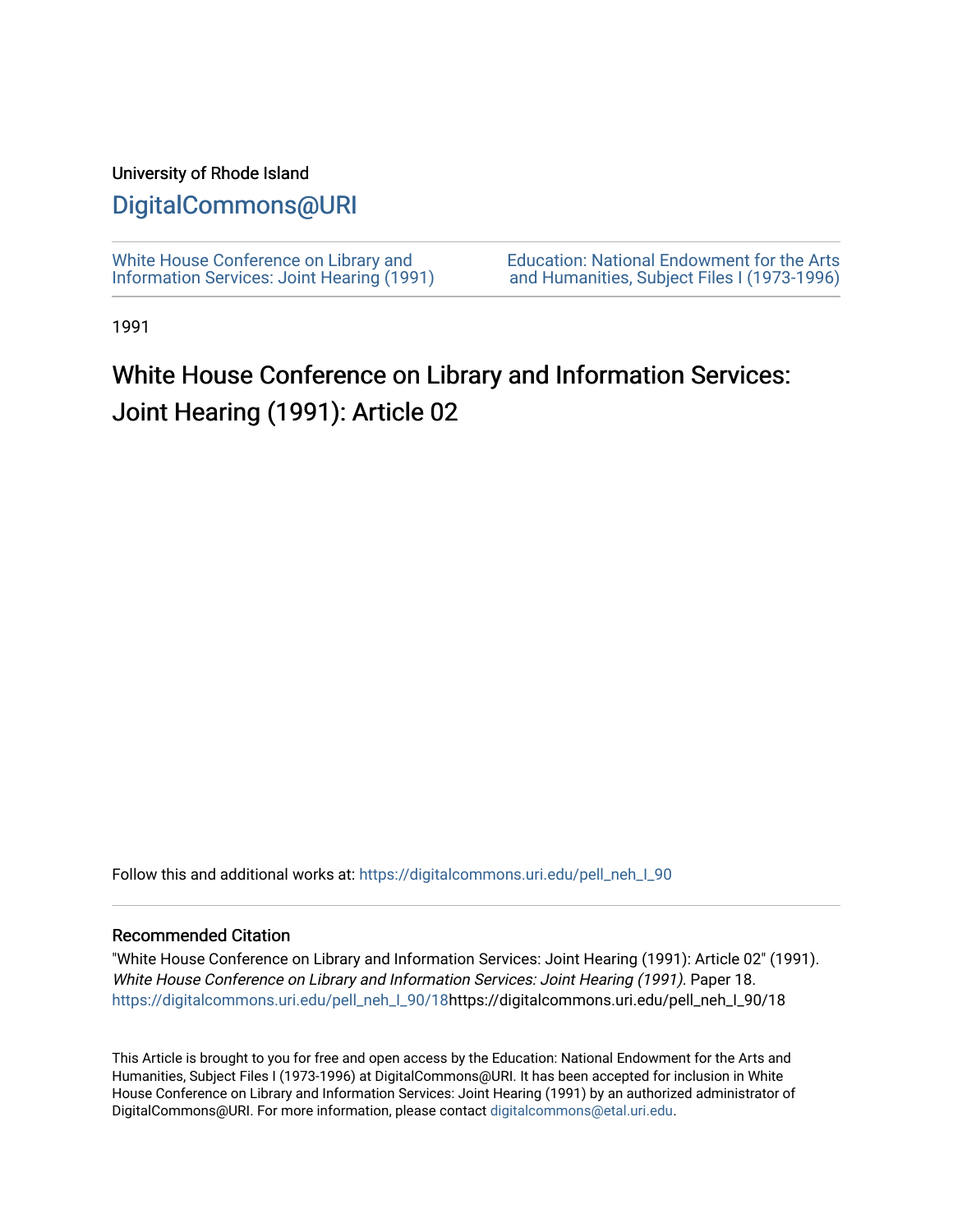

## Preconference Activities Underway: **Thousands Participate in Creating Preliminary Policy Recommendations**

s 1991 opens preconference<br>activities will have taken pla<br>in 22 states and five U.S. termines activities will have taken place in 22 states and five U.S. territories. These meetings, teleconferences and public forums bring together citizens throughout a state to create proposals for improving library and information services in their communities and at the state and federal levels.

In addition to being forwarded to appropriate local and state officials, each state or territories' recommendations will be combined with other proposals from across the country. This final pool of proposals will create the foundation for discussion and debate in Washington next July.

Congressional interest in and support for The White House Conference



remains high. In the final hectic days of the 101st Congress this past December \$488,000 in additional funding was appropriated for Conference expenses. This new appropriation brings the total

Al *1he Minne.w1a preconference slate lihrarian Bill Asp presents*  Governor Rudy *Perpich with a plaque in apprecia1ion of his .l'llpport Of lihraries.* 

monies alloted for The White House Conference and 59 state and territory preconferences to nearly \$5.5 million. Additional corporate and foundation Continued on page 5

**Providing Library and Information Services for the 21st Century** 

*Information* will be our country's most important national resource as the technology revolution takes hold. As the next century approaches our ability to access, understand and use information is critical to government, industry, educators, consumers, voters, parentsall Americans.

The importance of library and information services has long been recognized by leaders in the field. The first White House Conference dealing with information delivery and library services was held in 1979. This July's White

House Conference on Library and Information Services continues the work begun over a decade ago.

Under a three theme umbrellalibrary and information services for literacy, for productivity and for democracy-- the 1991 Conference will work to create policy recommendations on issues critical to our nation: a literate populace, a workforce with the productivity skills necessary to compete in the global marketplace of the 21st century and a citizenship fully equipped to participate in the democratic system.

A White House Conference affords the average American the unique opportunity to play a hands-on role in the public policy making process. This winter and spring thousands of Americans are doing just that in preconference activities in all 50 states and nine U.S. territories. Conference participants include library and information professionals, government officials, educators, library users and trustees and the general public.

> Recommendations being formu-Continued on page 5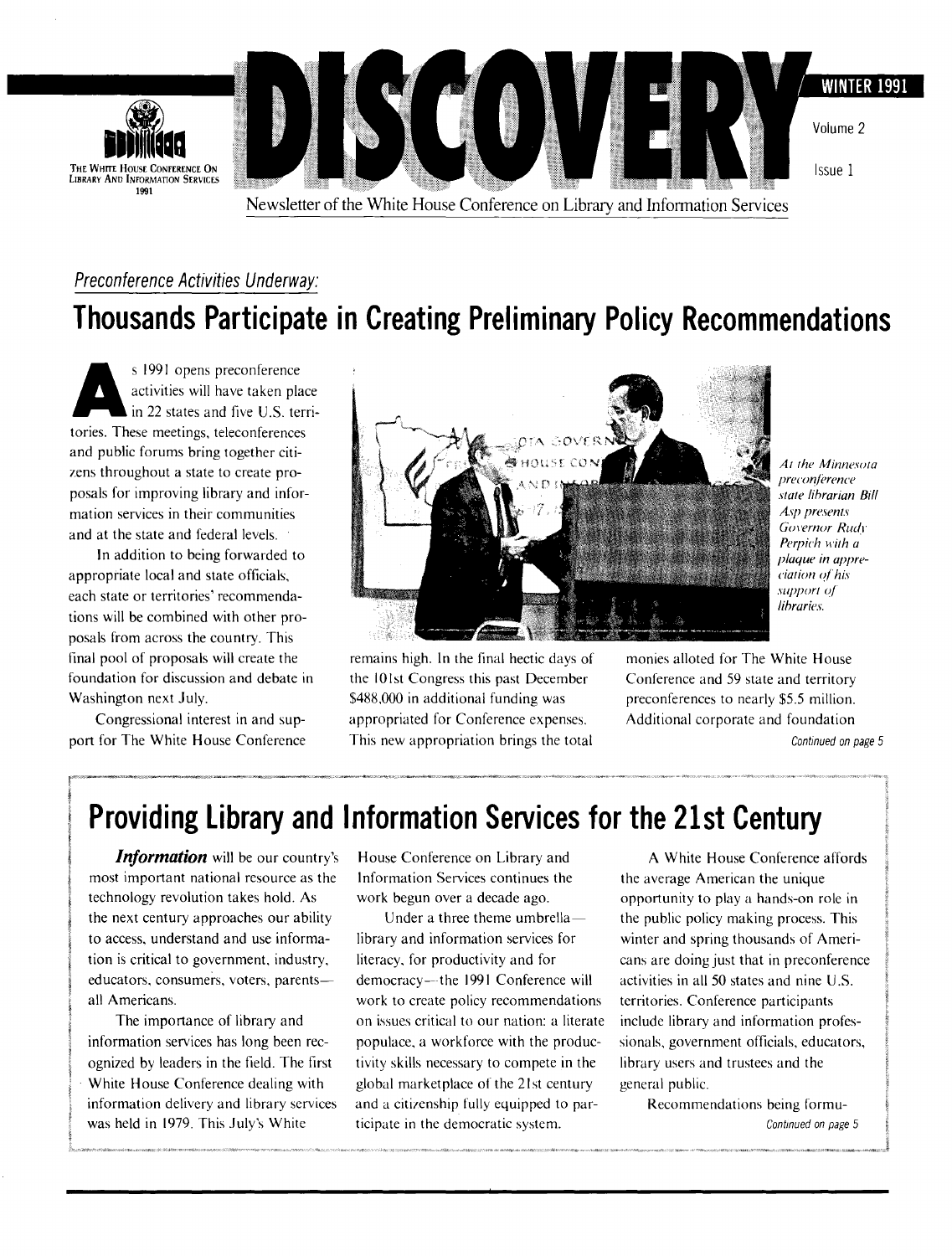**From the Desk of: Executive Director Jean M. Curtis** 

y first two months as the Executive Director of the White<br>House Conference on Library and Information Services h<br>been productive, exciting and challenging ones. House Conference on Library and Information Services have been productive. exciting and challenging ones.

During the past four weeks I've had the opportunity to attend numerous preconference activities across the country. Everywhere I go I'm impressed with the quality of the preconference programs. The genuine enthusiasm and intellect of the participants involved assures us that our message is being heard.

We all share a unique and important opportunity to influence the policy of our country into the 21st century and beyond. To ensure that our nation's library and information needs are met and to thereby foster literacy, productivity and democracy is in itself an awesome responsibility.

The staff of the White House Conference office and I share your concern for meeting this responsibility. We are working diligently to support your preconference events and create a working environment next July that will allow the conference delegation to formulate a set of policy recommendations which will serve our nation well.

My special thanks to each of you for the commitment you have made to the success of our 1991 White House Conference.

*fiditor's note: Jean Curtis was appointed the Executive Director of the White House Conference on Library and Information Services in early November. She was fornierly the Acting Director of the Women's Bureau at the U.S. Department of Labor. During her 30 year career Mrs. Curtis has been an educator, a county recorder and a District Service Director for a member of Congress.* 

*Discovery* is the official newsletter of the White House Conference on Library and Information Services. The Conference is conducted under the direction of the National Commission on Libraries and Information Science. a permanent federal agency charged with advising the President and Congress on policy matters relating to library and information resources.

1111 18th Street Suite 302 Washington. DC 20036 (202) 254~5100 (800) WHCLIS2

Executive Director: Jean M. Curtis Director of Administration: Mark Scully Director of Communications: Rhea K. Farberman Director of National Programs: Peggy O'Hare

#### **Conference Themes Support President's Education Goals**

ast February, President George Bush called state governors **f** from across the nation to a summit on the state of American education. As a result of this summit the President and Governors created six goals for the year 2000.

BY THE YEAR 2000:

**• Every child will start school** ready to learn.

**• The high school graduation rate** will increase to 90 percent.

**• American students will leave** grades four. eight and twelve having demonstrated competency in challenging subject matter including English, mathematics, science, history and geography; and every school in America will ensure that all students learn to use their minds well, so they may be prepared for responsible citizenship, further learning. and productive employment in our modem economy.

**U.S.** students will be the first in the world in science and mathematics achievement.

**Exery adult American will be** literate and will possess the knowledge and skills to compete in a global economy and exercise the rights and responsibilities of citizenship.

**Exery school in America will be** free of drugs and violence and will offer a disciplined environment conducive to learning.

The work of the White House Conference and its thematic umbrella of library and information services to enhance literacy, increase productivity and strengthen democracy will be an important ally to these worthy goals.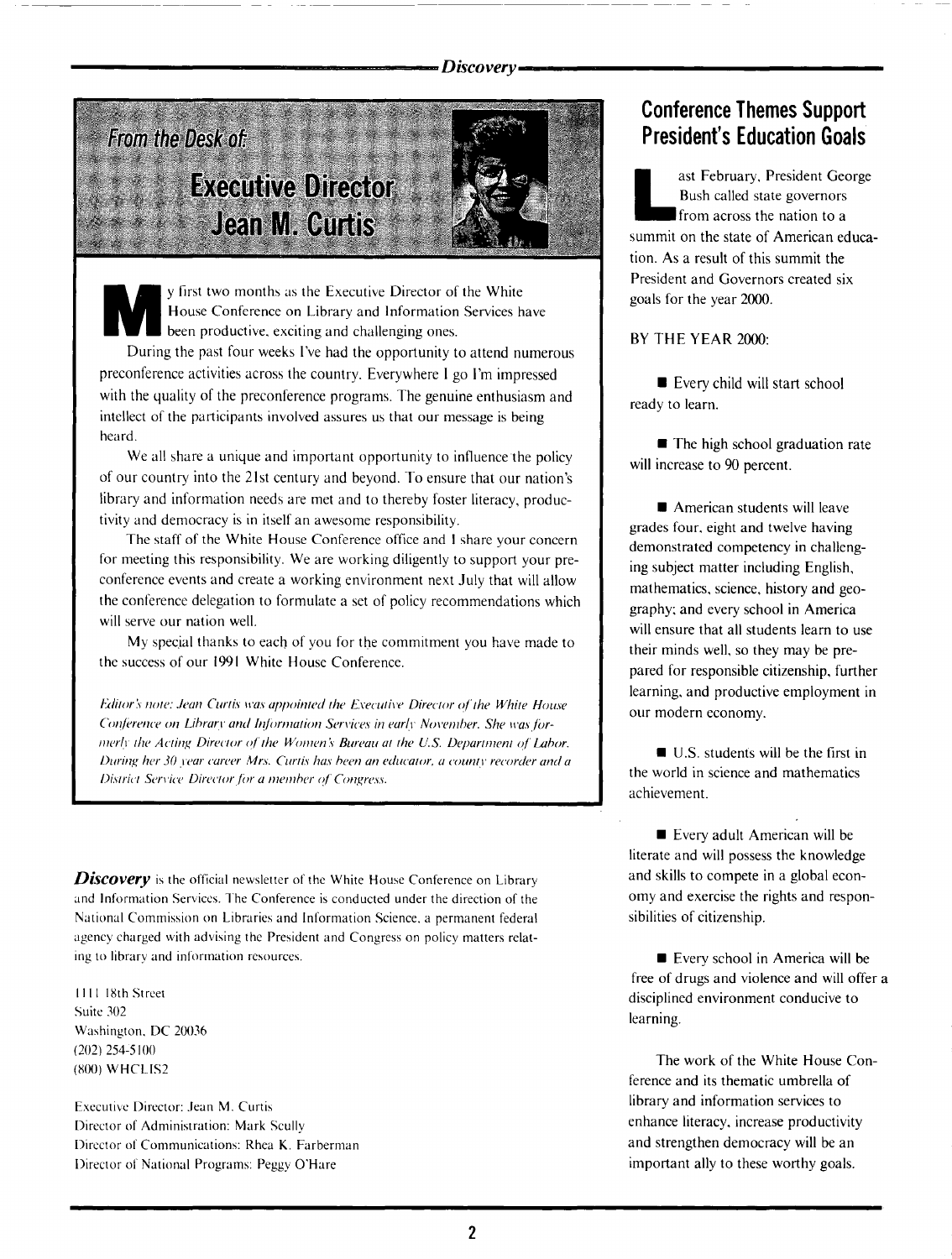#### **Speak Out Column:**

# **Who's Saying What About The White House Conference**

**Presidential Proclamation:** July 2. 1990 was, by official presidential proclamation, National Literacy Day. In the proclamation President Bush declared the following:

"If the United States is to remain a free. strong, and prosperous country, and a force for good in the world. we must cultivate the talent and potential of all our people-in the work place, in our families, and in our communities. . . . Our future depends upon education, and education begins with literacy."

In the October 1990 issue of *Reader's Diges1* **First Lady Barbara Bush** continues her fight against illiteracy by encouraging parents to read to their children in "Parenting's Best Kept Secret." Mrs. Bush told Digest readers to make reading afolid'a family habit and advised that public libraries are a family's best source of good books at a bargain price-free!

**Governor Bob Miller of Nevada** told

delegates to his state's preconference that "this conference is important to all Nevadans as we take responsibility for the education and enlightment of our citizens. Services to children, including pre-school reading programs. and encouragement of family literacy in our public libraries are high among my priorities. School and academic libraries must be an integral part of the formal education process. We have a responsibility to address the problem of adult illiteracy and the needs of those learning to speak and read English as their second language. In addition. libraries are essential to the continued economic development of our state as they provide information. recreation. and cultural activities."

**Daniel** Casey a member of the White House Conference on Library and Information Services Advisory Committee and the Conference Taskforce (WHCLIST) made the following comments regarding the important role of the Taskforce leading up to the second White House Conference to other taskforce members at their recent meeting.

"... We carry a tremendous responsibility, our team of associations. individuals and agencies. First. we must examine the library and information services in our nation to determine what should be continued, and what should be redesigned and improved.



What messages are we going to hand President Bush when we meet him in just 10 months and 23 days? What would you advise him in terms of an intellectual resource- information- which influences the lives of everyone in the United States. in fact everyone in the world'?

Our second obligation is to stimulate an overwhelming national involvement in the examination of our library and information services. We have a singular mission---we must enlist the minds and hearts of all Americans in our crusade.... We are selling a resource that will endure for generations, that will have a lasting impact on the quality of literacy. democracy and productivity in the United States."

**Governor Buddy Roemer of Louisiana**  encouraged participation in state and national White House Conference activities in an open letter to state residents in which he said:

'Tm writing to you today to bring to your attention an opportunity you will soon have to help shape the future of Louisiana and America .... From ancient times, libraries have served as irreplaceable sources of human knowledge, culture. and advancement. Libraries possess a fundamental power for thousands of our fellow Louisianians, and millions of our fellow Americans. That power is a lever with which one can move the world: the power of accumulated human intellect.

This power is given free of charge, even though it is priceless. It is the power of literacy. the power of democracy, and the power of productivity. Knowledge, which is the key to selfgovernment and economic selfsufficiency, can be found in the libraries of our state and nation."

**Governor Robert** Casey **of Pennsylva-**

**nia** wrote the following to state preconference delegates: "The developments in information technology during the last decade have created both challenges and opportunities for the entire library community.... Your responsibility involves determining the roles to be played by libraries. other information services. the federal. state and local governments, the private sector and the users of information in a cohesive approach to making more information available to more people in the decade ahead and the century beyond."

*If you would like to have a speaker on <i>the White House Conference for your*  $or$ ganization contact the White House *Conference office.*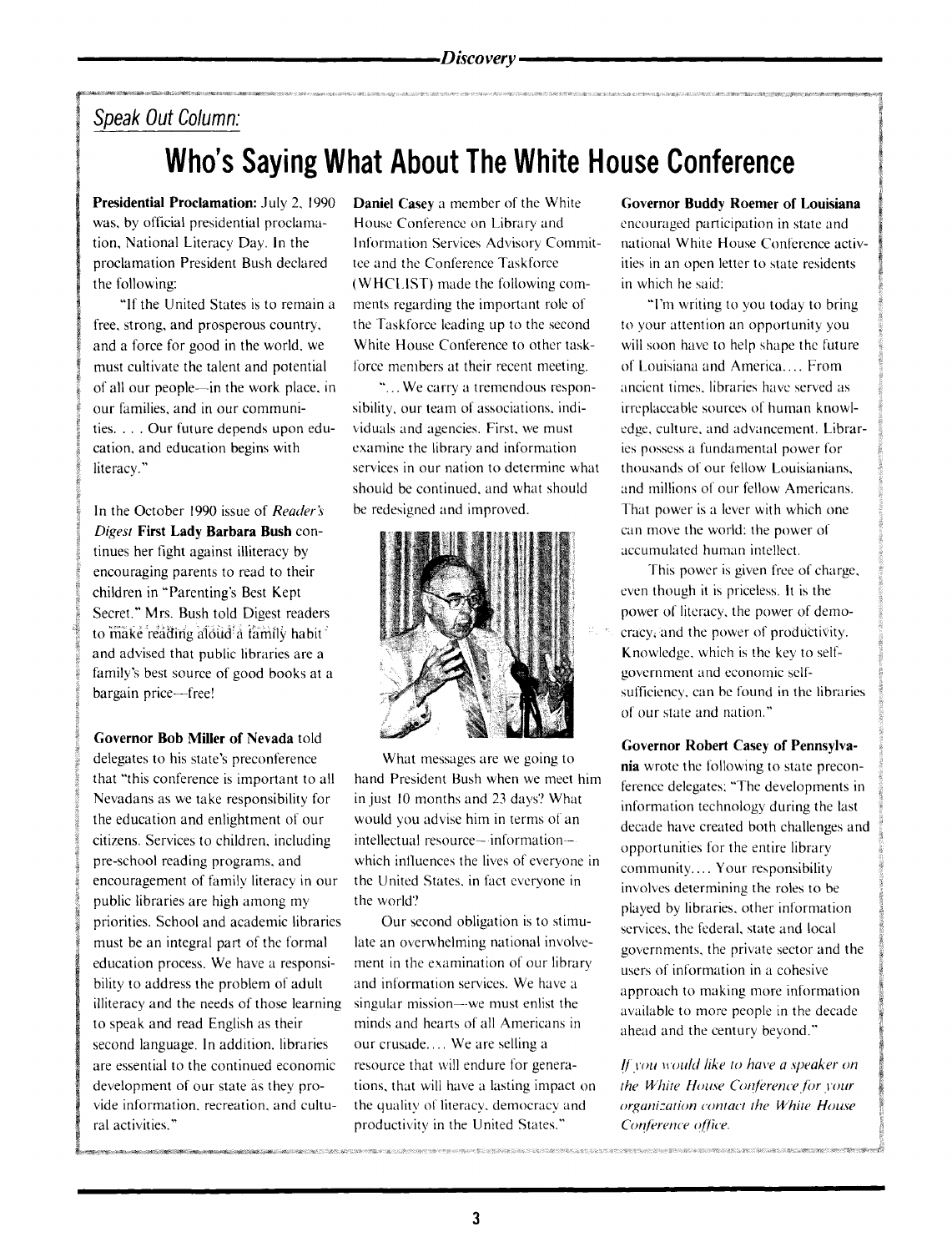## **Conference Themes Discussion Papers Available**

set of recently published Discussion Papers on the White House Conference themes of literacy, productivity and democracy are available.

• In her paper, *literacy in the Information Age,* Dr. Patricia Senn Breivik warns that as information overload increases the gap between the haves and have-nots will widen as a new information elite emerges. She states that "information literacy is a means of personal and national empowerment in today's information rich environment. ... It is therefore, the next logical step in all current programs to combat illiteracy. After we teach people to read, we must teach them how to locate and use the information they need."

• In his paper, *Productivity in the Information Society,* futurist Paul Shay suggests that today the definition of productivity needs to be expanded to include the application of information to an economic

process or activity. "Information is the new strategic resource," Shay writes, "replacing land, labor and capital. A sophisticated information infrastructure is the foundation upon which the new growth industries can be built."

• In *The Library in Service to Democracy,* Dr. Timothy S. Healy states "libraries, like universities exist to serve the societies that support them .... In a democracy, however, the simple word service has another dimension to it. Under any republican form of government, where knowledge and understanding must be attributed to individuals as citizens and voters, the service rendered by libraries is as necessary as that of the press, the colleges or the schools. In less political and more philosophical terms, libraries exist essentially in service to freedom."

To request copies of these discussion papers contact the White House Conference Office.



THE WHITE HOUSE CONFERENCE ON LIBRARY AND INFORMATION SERVICES **1991** 

> 1111 Eighteenth Street. N. *W.* Suite 302 Washington, DC 20036 *2021254-5100*

BULK RATE POSTAGE & FEES PAID **WHCLIS** PERMIT G-731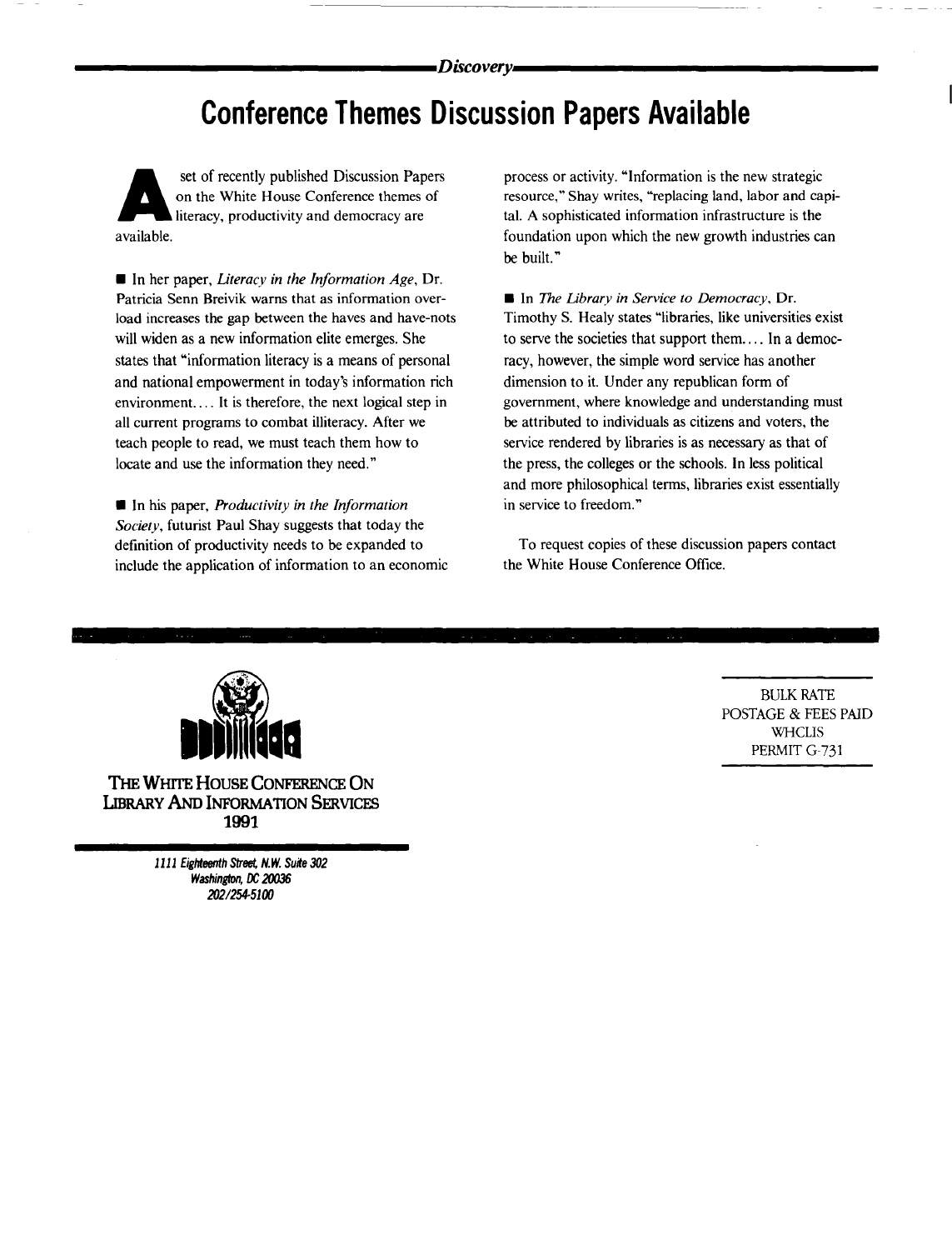# **The White House Conference on Library and Information Services**

# **Advisory Committee**

State Librarian **Information Strategists**<br>
Hartford. Connecticut **Manchester New Hamnst** 

Gordon Ambach Executive Director<br>
Council of Chief State **Rebecca Ann Floyd Major R. Owens**<br>
School Officers Mississippi Protection & Congressman<br>
Washington, DC Matvocacy Systems Mashington, DC

William G. Asp Jerry Parr<br>Director Meshington, DC Contractor Muslims D. Freed Mashington, DC Director **William D. Ford William D. Ford William D.** Ford William D. Ford William D. Ford William D. Ford William D. Ford William D. Ford William D. Ford William D. Ford William D. Ford William D. Ford William D. Ford Wil Library Development and<br>Services Washington, DC Joan Ress Reeves

**Louis William Barnett** Stuart Forth<br>Consultant Consultant Dean Fmeritus

Librarian of Congress Washington, DC **William F. Goodling Community** Eileen C. Schouweiler

Daniel W. Casey Washington, DC Syracuse, New York

Heidelberg College Santa Clara, California

**John Ted Sanders** Library Specialist Michita, Kansas<br>Acting Secretary of Education Cuavaabo Puerto Rico Washington, DC

School of Library and Information Science University of Washington Seattle, Washington

Richard G. Akeroyd, Jr. Beth Duston Mary Jane Martinez Chairman President Tallahassee, Florida Manchester, New Hampshire **Bessie Boehm Moore** 

Vice Chairman **Joseph J. Fitzsimmons**<br>Vice Chairman **Joseph J. Fitzsimmons** 

Jackson, Mississippi

Consultant Dean Emeritus James C. Roberts Glendale, California **Chicago Economisty Libraries** Clendale, California<br>Pennsylvania State University **President American Studies Center** Pennsylvania State University James H. Billington University Park, Pennsylvania Washington, DC

William C. Cassell **Gloria S. Hom** Congressman<br>President **Constanting Constanting Constanting Constanting Constanting Constanting Constanting Constanting Const President** Mission College Washington, DC

Guaynabo, Puerto Rico

Margaret Chisholm **Hugh Mahoney** Columbia, Missouri Director Office of the County Executive<br>
Director Office of the County Executive<br>
Mineola, New York

Charles E. Reid **Little Rock, Arkansas** 

President and CEO **Jerald C. Newman**<br>Prodevco Group **Prodevice Corp.** University Microfilms Fort Lee, New Jersey International Commerce Corp.<br>International Method Method Commerce Corp. Infernational Manshallonial Commerce Corp.<br>Ann Arbor, Michigan North Woodmere, New York

St. Paul, Minnesota Providence, Rhode Island

Congressman Reno, Nevada

Pat Williams

Tiffin, Ohio Carol L. Wohlford Carmencita Leon Alternative Learning Center

Virginia G. Young

# **What's On Your Mind?**

The White House Conference is a people's conference. We welcome ideas from library and information professionals, government officials, library users and members of the general public. We want to know what you think about our nation's library and information resources and their future. Organizations and individuals are encouraged to forward background research, discussion papers and policy proposals on relevent issues and themes—library and information services for literacy, productivity and democracy-to the White House Conference office.

### **Ouestions? Call Us-Conference Program/ Recommendations Process:** Peggy O'Hare Delegate Selection/Education: **Chris Young Development: Rhea Farberman** Federal Government Liaison: **Chris Young National Organization Liaison:** Dick Diener Public Relations/Media Information: Rhea Farberman State Preconferences: **Chris Young**

**Volunteers: Chris Young**